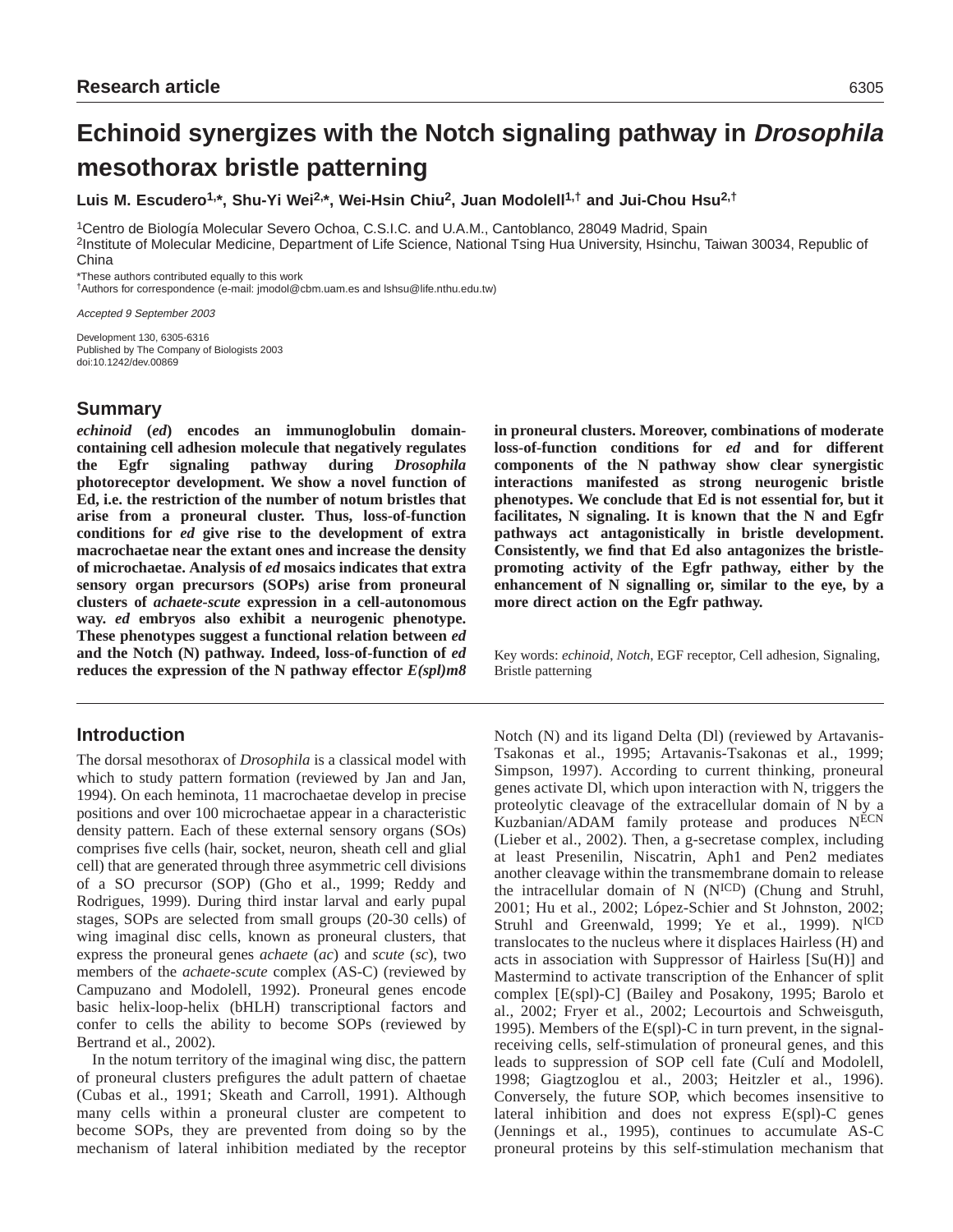involves the binding and activation of Ac, Sc and Asense to SOP-specific enhancers of the proneural genes (Culí and Modolell, 1998; Giagtzoglou et al., 2003).

In contrast to the lateral inhibition mediated by N, which prevents SOP cell fate, the Egfr signaling pathway favors the SOP fate – lateral stimulation – by promoting the proneural gene self-stimulatory loops (Culí et al., 2001). Egfr signaling is mediated by the conserved Ras/Raf/MAPK signaling cassette. Excess Egfr signaling promotes ectopic *sc* expression and the production of extra SOPs, while reduced Egfr signaling results in decreased *sc* expression and the loss of SOPs (Culí et al., 2001; Díaz-Benjumea and García-Bellido, 1990). Thus, the Egfr and N pathways act antagonistically in bristle development. Interestingly, this Egfr activity is important for the SOPs of the notum macrochaetae, but much less so for microchaetae or for the tergite bristles (Culí et al., 2001; Díaz-Benjumea and García-Bellido, 1990).

*echinoid* (*ed*) encodes a cell adhesion protein with seven Ig domains, two fibronectin type III (Fn III) domains and a transmembrane (TM) domain, followed by a 315 amino acid intracellular domain with no identifiable functional motif (Bai et al., 2001). *ed* mutant flies exhibit extra photoreceptor and cone cells in the eye. Conversely, overexpression of *ed* in the eye leads to a decrease in photoreceptor cell number. In addition, *ed* genetically interacts with several components of the Egfr pathway. These results have suggested that *ed* is a negative regulator of the Egfr pathway. Based on genetic mosaic and epistatic analyses, it has been proposed that Ed, via homotypic interactions, activates a novel pathway that antagonizes Egfr signaling by regulating the activity of the TTK88 transcriptional repressor, the most downstream component of the Egfr pathway (Bai et al., 2001). However, it has been shown very recently that during R8 cell selection, Ed negatively interacts with the Egfr pathway at a step upstream from the phosphorylation of the MAP kinase (Rawlins et al., 2003; Spencer and Cagan, 2003). This and other evidence obtained mostly with cell culture assays have allowed them to propose an alternative model in which Ed antagonizes Egfr function by direct interaction between the Ed and Egfr molecules.

In addition to the homophilic adhesive activity, Ed also exhibits a heterophilic trans-interaction with Neuroglian (Nrg), an L1-type CAM. L1-type proteins are composed of six Ig domains, three to five Fn III repeats and a cytoplasmic domain with a conserved ankyrin binding site. Co-expression of *ed* and *nrg* in the eye exhibits a strong genetic synergy in inhibiting Egfr signaling and this effect requires the intracellular domain of Ed, but not that of Nrg. Together, these results suggest a model in which Ed functions as a receptor and is activated by either its own homophilic interaction or by an heterophilic ligand like Nrg (Islam et al., 2003).

In addition to the eye phenotype, we noticed the presence of ectopic bristles over the body parts of *ed* mutant flies. In this study, we use the development of mesothoracic bristles – macrochaetae and microchaetae – as an experimental model with which to explore the interactions between Ed, Notch, and Egfr pathways. We show that loss-of-function mutations at the *ed* locus or overexpression of a dominant-negative form of Ed in proneural clusters promote development of extra macrochaetae near the extant ones and increase the density of microchaetae. These effects are due to *ed* mutant cells within proneural clusters giving rise to extra SOPs. Our genetic data suggest that Ed participates in lateral inhibition within proneural clusters and facilitates N signaling. It also antagonizes the Egfr pathway, either by the enhancement of N signaling or by a more direct interaction. In a parallel study, Ahmed et al. have shown the interaction between *ed* and *N* in the embryonic CNS, and in bristle and wing vein patterning (Ahmed et al., 2003).

# **Materials and methods**

The *Drosophila* stocks used in this study were: *ed1x5*, *edslH8*, *edlF20*, *Df(2l)ed-dp*, *UAS-ed* (Bai et al., 2001); *UAS-NECD*, *UAS-NICD* (de Celis and Bray, 1997); *UAS-DlDN* (Huppert et al., 1997); *UAS-rafgof* (Brand and Perrimon, 1994); *UAS-Egfr*, *UAS-EgfrDN* (Buff et al., 1998); *hs-NICD* (Lieber et al., 1993); *hs-NECN* (Rebay et al., 1993); *N55e11* (Brennan et al., 1997); *AxM1* (Díaz-Benjumea and García-Bellido, 1990); *Nmcd1* (Ramain et al., 2001); *H2* (Bang et al., 1991); *Dlrev10* (Haenlin et al., 1990); *ap-Gal4* (Calleja et al., 1996); *sca-Gal4* (Hinz et al., 1994); *C765-Gal4* (Gómez-Skarmeta et al., 1996); and *C253-Gal4* (Culí et al., 2001).

# **Molecular biology**

The *UAS-edintra* was made by subcloning the intracellular domain of Ed into the *pUAS* vector (Brand and Perrimon, 1993). The *UASed*<sup>∆</sup>*ECD, UAS-ed*∆*ECD-48* and *UAS-ed*<sup>∆</sup>*ECD-124* were generated by subcloning either the transmembrane plus the entire intracellular domain of Ed, or deleting the last C-terminal 48 and 124 amino acids, respectively, into the *pUAS* vector.

To identify molecular lesions in *ed* mutants, genomic DNA, prepared from homozygous *ed* mutant larvae, was used as template in PCR reactions to amplify the entire *ed* sequence. Multiple PCR reactions were pooled and sequenced for each allele.

# **Mosaic analysis**

To generate clones of cells mutant for *ed*, either *yw hs-FLP122*  $f^{36a}$ ; *ck Pf[+]30B FRT40/CyO* or *yw hs-FLP122; P[ubi-GFP] FRT40/CyO* females (stocks described in FlyBase) were crossed with *w; ed1x5 FRT40/CyO* males. To generate *M+* clones we either crossed *w hs-FLP122; P[arm lacZ] M(2)z, FRT40/CyO* females with *w; ed*<sup>1x5</sup> *FRT40/CyO* males or *y w f36a hs-FLP122; ed1x5 FRT40/CyO* females with  $f^{36a}$ ;  $M(2)$ *z Pf*[+*]30B FRT40/CyO* males  $(M(2)$ *z* stocks were from the collection of A. García-Bellido). Recombination was induced by heat treatment at 72-96 hours after egg laying for 1 hour at 37°C (Xu and Rubin, 1993).

To produce germline clone embryos deficient for *ed*, the FRT/FLP/DFS technique was used (Chou and Perrimon, 1996). Maternal and zygotic mutant embryos were identified by mating germline clone-bearing virgin females with males carrying *edlF20/Cyo, wg-lacZ*, and selecting the non-*lacZ* embryos.

#### **Histochemistry**

Antibody staining was performed as described [Anti-Sc, anti-Sens and anti-β-galactosidase (Cubas et al., 1991); mAb22C10 (Hartenstein and Posakony, 1990); anti-ELAV (Islam et al., 2003); anti-NICD (mAb9C6) (Parks et al., 2000)]. Polyclonal rabbit anti-Ed antibodies were generated against a synthetic peptide, corresponding to the Cterminal region of Ed (GEYSTTPNARNRRVIREIIV) and were used at a dilution of 1:200. Secondary antibodies were from Jackson and Amersham. Hybridizations in situ to detect *E(spl)m8* mRNA were performed as described (González-Crespo and Levine, 1993) using an antisense DIG-labeled RNA probe. Discs from control wild-type and overexpressing larvae were hybridized and processed in parallel to allow comparison.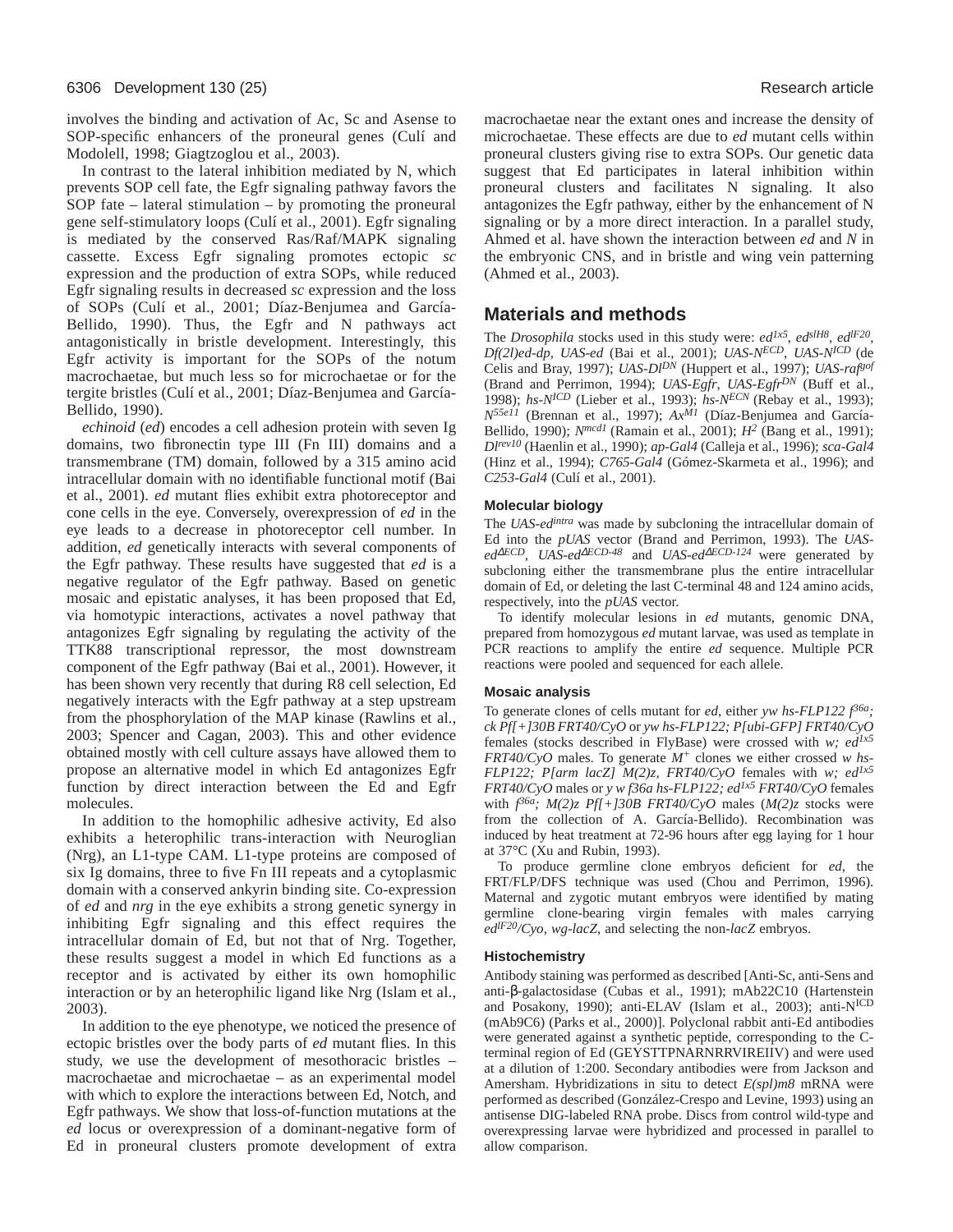| Table 1. Number of macrochaetae/heminotum in <i>ed</i> mutant conditions |  |
|--------------------------------------------------------------------------|--|
|--------------------------------------------------------------------------|--|

|             | $ed^{lx5}$<br>$ed$ slH8 | $Df(2l)$ ed-dp/<br>$ed$ slH8 | $ed^{lF20}$<br>$ed$ slH8 | $apGALA$ :<br>$UAS$ -ed $\triangle ECD$ | $C253$ ;<br>$UAS$ -ed $\triangle ECD$ | C253:<br>UAS-ed <sup>III</sup> | C765:<br>$UAS$ -ed <sup>X</sup> | $apGALA$ :<br>UAS-EgfrDN | $ed^{IX5}/ed^{slH8}$<br>apGAL4; UAS-EgfrDN |
|-------------|-------------------------|------------------------------|--------------------------|-----------------------------------------|---------------------------------------|--------------------------------|---------------------------------|--------------------------|--------------------------------------------|
| $ANP+PNP$   | 2.10                    | 1.80                         | 2.04                     | 2.68                                    | 3.73                                  | $0.23*$                        | 2.25                            | 1.61                     | 2.15                                       |
| <b>PS</b>   | 1.28                    | 1.27                         | 1.19                     | 1.60                                    | 0.97                                  | 0.90                           | 1.25                            | 0.70                     | 1.05                                       |
| <b>ASA</b>  | 1.13                    | 1.06                         | 1.07                     | 1.48                                    | 1.00                                  | 0.95                           | 1.15                            | 0.50                     | 0.80                                       |
| <b>PSA</b>  | 1.05                    | 1.01                         | 1.06                     | 1.15                                    | 1.07                                  | 0.88                           | 1.03                            |                          |                                            |
| APA         | l.80                    | 1.87                         | 1.87                     | 1.05                                    | 1.00                                  | 0.98                           | 1.20                            |                          | 0.60                                       |
| <b>PPA</b>  | .85                     | 2.11                         | 2.09                     | 1.00                                    | 0.92                                  | 1.00                           | 1.03                            |                          |                                            |
| $ADC+PDC$   | 2.80                    | 3.00                         | 2.54                     | 3.60                                    | 2.10                                  | 1.58                           | 2.85                            | 0.78                     | 1.30                                       |
| $ASC + PSC$ | 2.63                    | 2.24                         | 3.24                     | 3.48                                    | 2.50                                  | 0.58                           | 3.70                            | 1.55                     | 2.25                                       |

\*At this position, there were flies with missing macrochaetae and others with macrochaetae duplications (0.65 duplications/heminotum). Extra macrochaetae at other positions in these flies was <0.10 per heminotum.

Results are averages of at least 40 heminota examined.

# **Results**

# **Loss-of-function mutations at the ed locus promote development of extra bristles**

Previously, we observed the presence of extra photoreceptor and cone cells in the eyes of *ed* mutant flies (Bai et al., 2001). These observations lead us to uncover the interaction between Ed and Egfr signaling pathway. In addition to the eye phenotype, we noticed the presence of ectopic bristles on the body of these animals. Hence, we examined the function of *ed* in bristle formation. We used three mutant alleles whose associated lesions were molecularly analyzed. *edslH8*, an hypomorphic mutation, contains a mis-sense codon that changes the absolutely conserved cysteine (amino acid 618) of the sixth Ig domain into a serine. This should disrupt the characteristic disulfide bond, and therefore the overall structure of the Ig domain (Walsh and Doherty, 1997), and might lead to weaker homo- and/or heterophilic interactions of the *ed* extracellular domain. *edlF20* and *ed1X5*, two homozygous lethal alleles, have stop codons in the first (amino acid 63) and fifth (amino acid 524) Ig domains, respectively. As both alleles lack the intracellular and transmembrane domains and only encode part of the extracellular domain, they should be at least strong hypomorphs or probably null alleles. The combination of either of these alleles with *edslH8* permits viability to adulthood. The notum of the resulting flies displayed an increased density of microchaetae and extra macrochaetae (Table 1 and Fig. 1A,B). The latter always arose very near to the position of the wildtype macrochaetae. Extra bristles also appeared in other parts of the fly, as on the head, legs, abdominal regions and at the wing margin (not shown). This phenotype is very similar to that caused by a failure of lateral inhibition, which permits extra SOPs to arise from a proneural cluster of *ac/sc* expression (Simpson and Carteret, 1990). The phenotype of the two combinations and that of the viable  $ed<sup>3IH8</sup>$  over the deficiency of the locus were very similar (Table 1), consistent with the amorphic condition of *edlF20* and *ed1X5*.

We examined the phenotype of the homozygous condition for *ed1X5* in mitotic recombination clones induced by the FRT method. The clones had poor viability. In imaginal wing discs, the precursor epithelia of the notum and wings of the fly, they were much smaller than the wild-type twins, and many twins had no associated mutant clone (Fig. 1D). This occurred all over the wing disc, which indicated a generalized requirement for the function of *ed*, consistent with its ubiquitous expression (not shown). Induction of *ed1X5* homozygous clones in a

background of ubiquitous forced expression of full-length Ed protein (Gal4 system) (Brand and Perrimon, 1993) permitted viability of many clones (Fig. 1K,L). This indicated that their poor survival was indeed due to the absence of the Ed protein. Moreover, the presence of this protein rescued the smooth contours of the  $ed^{IX5}$  clones (Fig. 1K), and they became uneven, like those of the wild-type clones (Fig. 1L). This suggests that Ed participates in the regulation of cell affinity.

Within the  $ed^{IX5}$  clones, at positions near extant SOPs for the notum macrochaetae, extra SOPs were detected by staining with an anti Senseless (Sens) antibody (Nolo et al., 2000). Often, these SOPs corresponded to homozygous *ed1X5* clones comprising just a single cell (Fig. 1D,E). This suggests that reaching the SOP state improved the viability of the mutant cells. Adults bearing these clones displayed single extra macrochaeta of the mutant phenotype (*f –* marker; Fig. 1F) congruent with the very small size of the clones.

To improve the recovery of the homozygous *ed1X5* cells, we used the  $M^+$  technique (Morata and Ripoll, 1975). *ed<sup>1X5</sup>;*  $M^+$ clones were viable and they contained extra SOPs when they included regions from where the extant SOPs arose (Fig. 1G). No ectopic SOPs were observed at positions far from these regions. Moreover, clones never contained clusters of SOPs, suggesting that the mechanism of lateral inhibition was still active in the clones. As expected from these observations, on the adult cuticle, the  $ed^{IX\tilde{S}} M^+$  could give rise to groups of macrochaetae (Fig. 1H) or areas of increased density of microchaetae (Fig. 1I,J). In both cases, the bristles were separated by epidermal cells. In the discs, extra SOPs always appeared within the clones, indicating that the *ed* phenotype was cell autonomous. Similar results were obtained with the *edlF20* allele.

# **Overexpression of ed**

We assessed the effect of *ed* overexpression on bristle patterning using two *UAS-ed* lines (*UAS-edX* and *UAS-edIII*, names refer to their chromosomal positions). *UAS-edIII* driven by the *C253-Gal4* line, which is expressed in proneural clusters relatively late in development (third instar larvae and early pupa) (Culí et al., 2001), caused a mild suppression of notum macrochaetae and the appearance of some extra macrochaetae at the notopleural position (Table 1). With another driver also expressed in proneural clusters (*sca-Gal4*), these effects became more pronounced (Fig. 1C). With Gal4 lines promoting earlier and generalized expression at the notum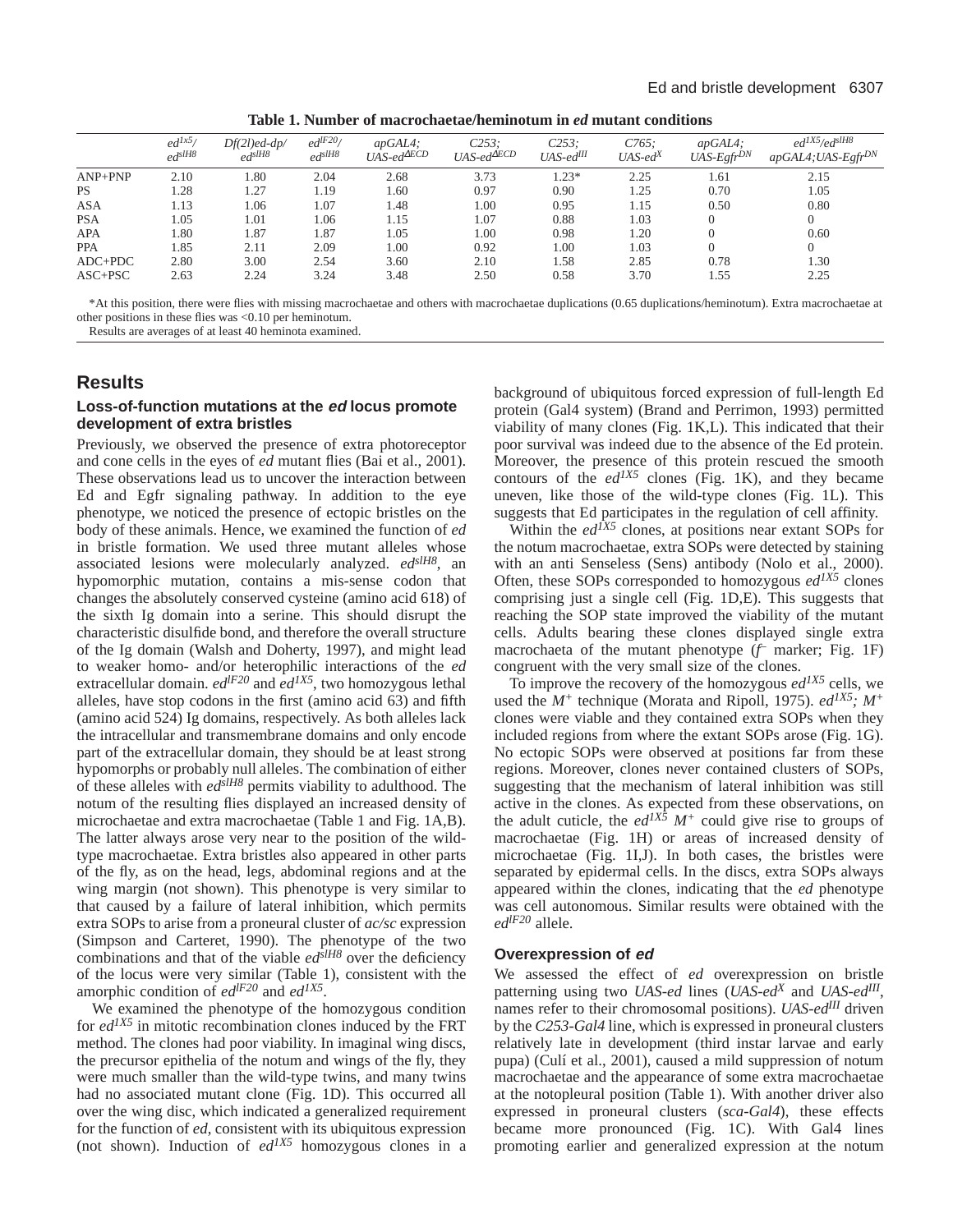#### 6308 Development 130 (25) Research article

[*C765-Gal4* (Gómez-Skarmeta et al., 1996) or *MS1096-Gal4* (Milán et al., 1998)] there was little effect with *UAS-edIII*, but with the *ap-Gal4* driver (Calleja et al., 1996) at 20°C macrochaetae were removed from some positions and extra bristles were generated in others (not shown). With the *UASedX* line and with the generalized drivers *C765-Gal4* and *MS1096-Gal4* extra macrochaetae appeared in all notum positions (Table 1 and not shown). Hence, the overexpression of full-length Ed can cause phenotypes similar to those of the loss-of-function mutations of *ed* and suggest that an excess of full-length Ed can act as a dominant negative.

# **Generation of a dominant-negative form of Ed**

A form of the Ed protein with a deletion of its extracellular domain (*UAS-ed*<sup>∆</sup>*ECD*, Fig. 2F) was overexpressed either early in the whole dorsal compartment of the wing disc (*ap-Gal4* driver) or late in the proneural clusters (*C253-Gal4* driver) using either one or two copies of *UAS-ed*<sup>∆</sup>*ECD* (Table 1, Fig. 2E). In all cases, phenotypes similar to those of the loss-offunction *ed* mutant combinations were observed, except that



the PA positions seemed more insensitive to the overexpression of *UAS-ed*<sup>∆</sup>*ECD* than to the *ed* hypomorphic combinations (Table 1). More extra macrochaetae developed in the presence of two copies of *UAS-ed*<sup>∆</sup>*ECD* (Fig. 2E) than in flies with only one copy (Fig. 3A), while microchaetae density was not further increased. With stronger drivers (*sca-Gal4* and *MS248-Gal4*) (Cavodeassi et al., 2002; Sánchez et al., 1997) more macrochaetae or even tufts of macrochaetae developed, but always occurred at or near the wild-type macrochaetae positions (Fig. 3G and not shown). These and other data indicated that Ed∆ECD behaves as a dominant-negative form of Ed. Indeed, *UAS-ed*<sup>∆</sup>*ECD* driven by *ap-Gal4* and *GMR-Gal4* produce flies with extra wing veins and rough eyes, respectively, phenotypes similar to the *ed* hypomorphic combinations (not shown) (Bai et al., 2001). Moreover, the removal of one wild-type copy of *ed* increased the number of extra macrochaetae generated by *UAS-ed*<sup>∆</sup>*ECD* (*C253-Gal4* driver) (not shown). The additional deletion of either the 48 Cterminal amino acids or the transmembrane domain of Ed∆ECD rendered the construct ineffective (Fig. 2F), suggesting that this

**Fig. 1.** *ed* mutations promote generation of extra bristles in the notum of *Drosophila*. (A-C) Nota from wild-type, *ed1X5/edslH8* and *sca-Gal4; UAS-edIII* flies, respectively. On B, note the extra macrochaetae arising near the extant ones and the increased density of microchaetae with respect to A. (C) Expression of *UAS-edIII* partially suppressed macrochaetae (such as the dorsocentrals and scutellar, and some microchaetae) and also caused occasional duplication of some macrochaetae (arrowhead). (D,E,E′) Prospective notum of a third instar wing disc harbouring *ed1x5* homozygous clones (absence of the GFP green fluorescence, arrowheads). Boxed area in A is shown at greater magnification in E and E′ (E′, green channel only). Note the very small size of the clones, which in some cases consist of a single cell (arrowheads in D,E,E′) that has been singled out as an SOP (red, Sens marker). One of the two  $e d^{lx}$  SOPs corresponds to an ectopic SO, because only two SOPs arise from a wild-type DC proneural cluster. The twin wild-type clones (bright green) consist of many cells, indicating the poor viabilty of the *ed1x5* homozygous cells. (F) An extra DC *f 36a ed1x5* macrochaeta (red arrowhead) that may have arisen from a clone similar to those in E, but which probably consisted of more than a single cell, as two mutant microchaetae have developed adjacent to the extra macrochaeta. Black arrowheads indicate the ADC and PDC macrochaetae. (G)  $ed^{lx5}M^+$  clones, induced at 72-96 hours after egg laying (absence of green marker) survive well in a *M*+/– background and promote development of extra SOPs (red, Sens marker) when they include cells of a proneural cluster, in this case the DC one. No extra SOPs were observed outside the  $ed^{lx5}M^+$  clones. (H,I) Groups of extra bristles (labeled with  $f^{36a}$ ) develop within  $ed^{lx5}M^+$  clones. Five  $f^{36a}$ DC macrochaetae are shown in H (red arrow) and a patch of *f 36a* microchaetae in I (red arrow; clones were induced at 48-72 hours after egg laying). The increased density of microchaetae can be seen by comparing with the same region of a wild-type notum (J). Asterisks indicate the ADC macrochaeta. Black arrowhead in H indicates a *f* <sup>+</sup> DC macrochaeta displaced from its position by the *ed1x5* extra macrochaetae. (K,L) Prospective wing of third instar discs harbouring  $e d^{lx}$  homozygous clones (absence of the GFP green fluorescence) in a wild-type or *UAS-edIII/C765-Gal4* background, respectively. The expression of *UAS-edIII* largely increased the number of surviving clones and that changed their contours from smooth to uneven.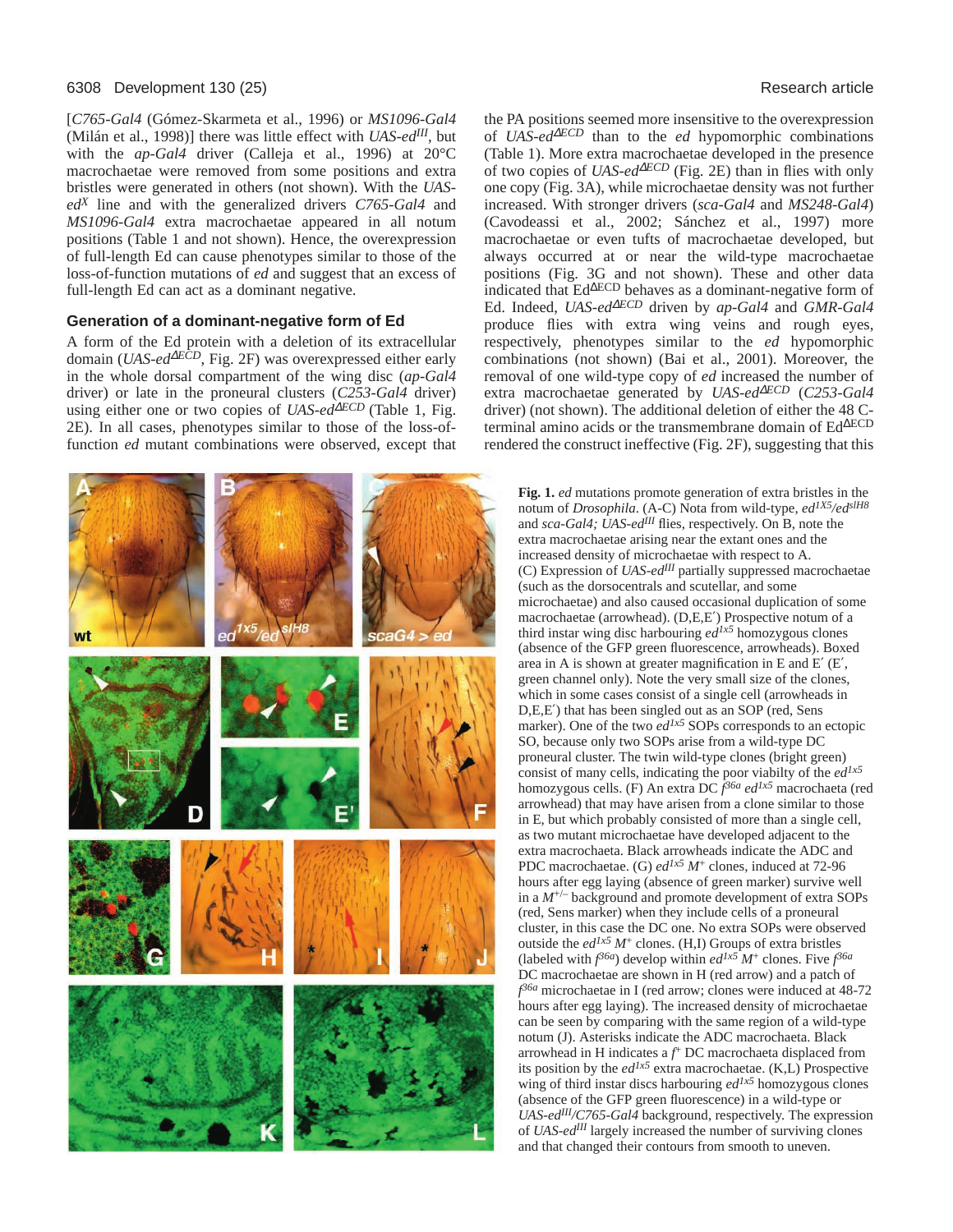terminus of the protein and its attachment to the membrane are necessary for the dominant-negative effect.

# **Effects on ac/sc and E(spl)m8 expression**

We examined whether the generation of extra chaetae in positions near the extant ones that occurs in *ed* loss-of-function conditions was due to an increase in the levels of *ac/sc* expression in proneural clusters. This was not the case. Accumulation of Sc protein was not appreciably modified in discs expressing two copies of *UAS-ed*<sup>∆</sup>*ECD* driven by *C253- Gal4* (Fig. 2A,B), except in some individual cells, which did accumulate high levels of Sc protein. This is a characteristic of SOPs (Cubas et al., 1991; Culí and Modolell, 1998; Skeath and Carroll, 1991), and their nature was verified by their accumulation of Sens protein, a marker of SOP identity (Nolo et al., 2000) (Fig. 2B). Thus, at least part of these cells should correspond to the precursors of the extra bristles generated by Ed<sup>∆</sup>ECD.

Extra bristles also arise from proneural clusters under conditions of decreased N signaling (de Celis et al., 1991a; Heitzler and Simpson, 1991; Simpson and Carteret, 1990). As the bHLH genes of the E(spl)-C are targets of this signaling pathway (reviewed by Artavanis-Tsakonas et al., 1995), we examined the expression of the *E(spl)-m8* gene, which is known to mediate lateral inhibition in proneural clusters (de Celis et al., 1996; Jennings et al., 1995). The levels of *E(spl) m8* mRNA were clearly decreased in discs expressing *UASed*<sup>∆</sup>*ECD* (Fig. 2C,D). This suggested that interference with *ed* function somehow reduced N signaling.

# **Interactions between ed and N signaling in bristle development**

Prompted by the above results, we searched for genetic interactions between *ed* and members of the N signaling

**Fig. 2.** Accumulation of Sc, Sens and *E(spl)-m8* mRNA in wild-type (A,C) and *C253-Gal4; UAS-ed*<sup>∆</sup>*ECD/UAS-ed*∆*ECD* (B,D) wing discs. (A,B) Notum regions showing that the levels of Sc protein in proneural clusters (green) are not significantly modified, except for the presence of extra SOPs in the disc expressing  $UAS$ -ed<sup> $\Delta ECD$ </sup> (B). These also accumulate Sens protein (red channel), as shown in magnified images (insets) of the anterior and posterior notopleural (ANP, PNP) and dorsocentral (DC) proneural clusters. As many extra SOPs develop late, their accumulation of Sens is lower than that of earlier emerging SOPs. (C,D) Expression of *E(spl)-m8* is decreased in the proneural clusters of discs expressing the Ed dominantnegative protein. Images show representative discs from a sample of 41 wild-type and 22 *UAS-ed*<sup>∆</sup>*ECD*-expressing discs. (E) Notum from a fly with the same genotype (*C253-Gal4; UAS-ed*<sup>∆</sup>*ECD/UAS-ed*∆*ECD*) of the discs shown in B and D. Note the increased number of macrochaetae arising from proneural clusters (compare with Fig. 1A). (F) Physical structure of Ed derivatives overexpressed in UAS constructs. Ed contains the extracellular and transmembrane (TM, red) domains, followed by the 315 amino acid intracellular domain. Edintra only contains the intracellular domain. Ed∆ECD lacks the extracellular domain but contains the TM and intracellular domain. Ed<sup>∆</sup>ECD-48 and Ed∆ECD-124 are similar to Ed∆ECD but lack the Cterminal 48 and 124 amino acids, respectively. As overexpressed with either *ap-Gal4*, *sca-Gal4* or *C253-Gal4*, only *UAS-ed*<sup>∆</sup>*ECD* exhibited ectopic macrochaetae and increased density of microchaetae, and is referred as a dominant negative (DN). Overexpression of the rest of UAS constructs had no effect on bristle pattern  $(-)$ .

pathway. Halving the gene dose of *N*, by using the null *N55e11* allele in heterozygous condition, had a minimal effect on notum chaetae, as it only slightly increased the density of microchaetae (compare Fig. 1A with Fig. 3E). However, the combination *N55e11/+; ed1x5/edslH8* showed a strong effect, as microchaetae were almost totally suppressed (Fig. 3F). The number of extra macrochaetae was only slightly increased over that of the  $ed^{lx5}/ed^{slH8}$  flies, but often they had double shafts. As *ed1x5/edslH8* is a relatively week *ed* loss-of-function condition, we examined the phenotypes of other genetic combinations. Expression in proneural clusters (*C253-Gal4* driver) of either *UAS-ed*<sup>∆*ECD*</sup> or *UAS-N<sup>ECD</sup>*, a dominantnegative form of N that lacks most of the intracellular domain (Jacobsen et al., 1998), had relatively mild effects (Fig. 3A,B). By contrast, expression of both transgenes together removed most microchaetae and either eliminated macrochaetae or replaced them with tufts of bristles (Fig. 3C). This is a strong neurogenic phenotype. The tufts of bristles result from breakdown of lateral inhibition in proneural clusters, whereas

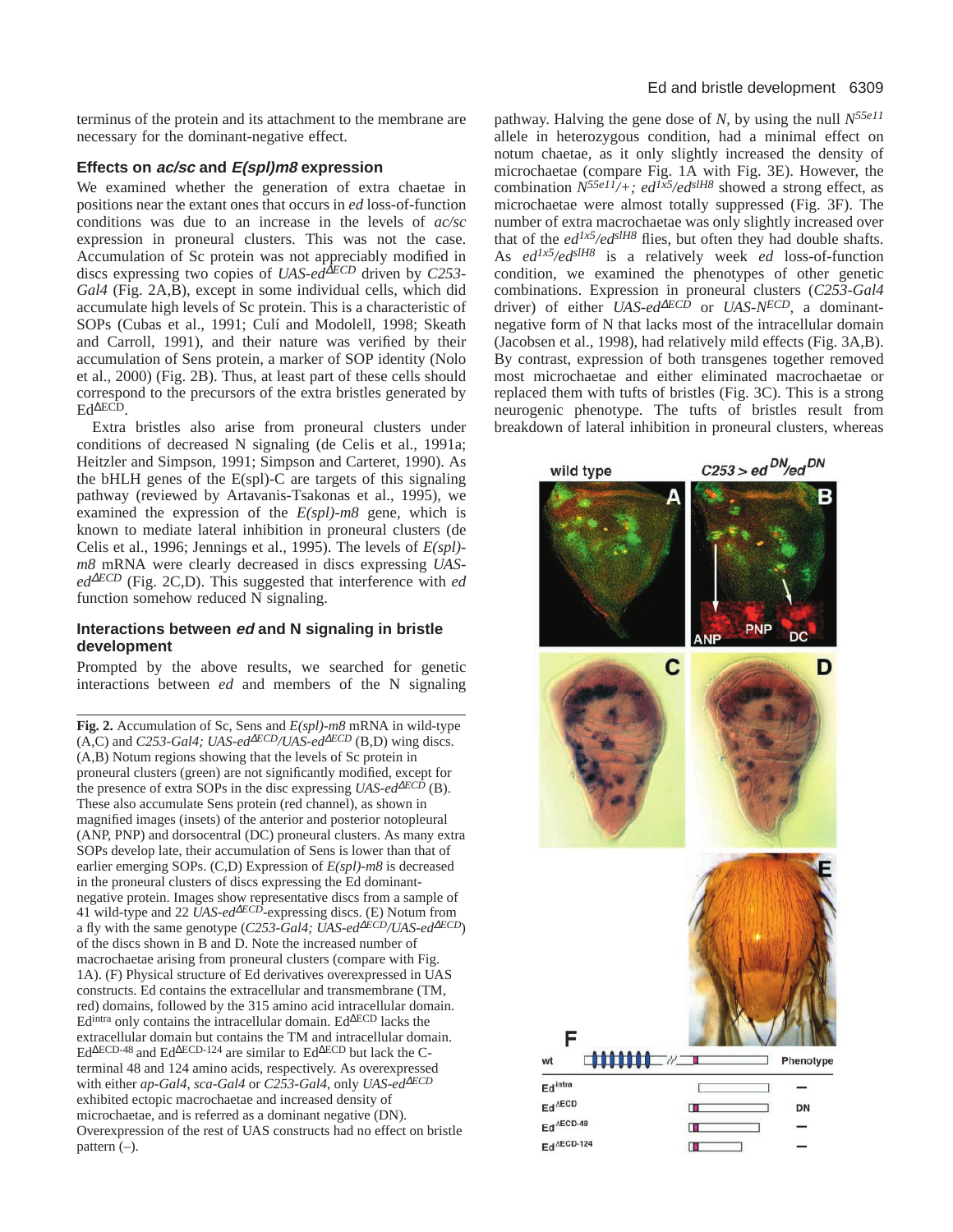**Fig. 3.** Synergistic interaction between *ed* and the *N* pathway. (A-C) Nota of flies expressing in proneural clusters (*C253-Gal4* driver) either *UAS-ed*<sup>∆</sup>*ECD* (abbreviated *edDN*) (A), *UAS-NDN* (B), or *UAS-NDN* plus *UAS-ed*<sup>∆</sup>*ECD* (C). Note the strongly enhanced neurogenic phenotype in C: the replacement of extant macrochaetae by tufts of bristles (arrowheads) and the loss of many macro and most microchaetae. (D) Notal dorsocentral region of a *C253*; *UAS-NDN*; *UAS-ed*<sup>∆</sup>*ECD* pupa stained with 22C10 antibody. Clusters of neurons appear at the sites of the developing sensory organs, as a result of the loss of N signaling, which leads to the differentiation of the descendants of the pIIa precursor cells as extra neurons. In the wild type, only a single neuron innervates each notum bristle. Inset depicts part of the third instar notum region of a *C253*; *UAS-NDN*; *UAS-ed*<sup>∆*ECD*</sup> larva stained with anti Sens antibody. Note the large clusters of SOPs at the DC and NP positions. (E,F) Nota of  $N^{55e11}$  (E) and  $N^{55e11}$ ;  $ed^{1x5}/ed^{slH8}$  flies (F). Similar to C, the simultaneous decrease of *N* and *ed* functions increases the neurogenic phenotype manifested by the almost complete absence of microchaetae (compare with *ed1x5/edslH8* notum, Fig. 1B). (G-I) Nota of flies expressing in proneural clusters (*sca-Gal4* driver) either *UAS-ed*<sup>∆</sup>*ECD*  $(G)$ , *UAS-Dl*<sup>DN</sup> (H) or *UAS-Dl*<sup>DN</sup> plus *UAS-ed*<sup> $\Delta ECD$ </sup> (I). The neurogenic phenotype caused by a decrease of *Dl* function is potentiated by the simultaneous decrease of *ed* function, resulting in large tufts of macrochaetae and increased density of microchaetae.



the absence of micro and macrochaetae is normally caused by the precursors of the epidermal constituents of the SO (basal cell and shaft) differentiating as extra neurons because of the absence of N signaling (Hartenstein and Posakony, 1990). This occurred under our experimental conditions. mAb 22C10 staining of pupal nota revealed groups of neurons (Fig. 3D) instead of the single, well-separated neurons, each one innervating an individual chaeta, typical of the wild-type notum (not shown) (Hartenstein and Posakony, 1990). As expected, groups of contiguous SOPs were detected in the imaginal discs of these flies (Fig. 3D, inset). Synergistic interactions were also found by overexpressing *UAS-ed*<sup>∆</sup>*ECD* and *UAS-DlDN* (Huppert et al., 1997) with the *sca-Gal4* driver (Fig. 3G-I). Moreover, the halving of the genetic dose of *Dl* (*Dlrev10/+*) did not affect the notum macrochaetae (not shown), but it did increase the number of extra macrochaetae promoted by *ed1x5/edslH8* (Table 2).

We conducted genetic epistasis experiments to help characterize the interaction between *ed* and the N signaling pathway. *Hairless* (*H*) is a negative regulator of the effector of the pathway, the Su(H) transcription factor (Barolo et al., 2002; Mumm and Kopan, 2000). Hence, decreasing the dose of H is equivalent to increasing Su(H) activity and, thereby, N signaling.  $H^2$  flies displayed a weak suppression of macrochaetae and an essentially normal pattern of microchaetae (Table 2 and data not shown). Still, the *H2/+*; *ed1x5/edslH8* combination showed that this relatively weak increase of N signaling almost completely eliminated the extra macrochaetae promoted by the decrease of *ed* function (Table 2).  $(H^2)$  did not reduce the high density of microchaetae typical of  $ed^{1x5}/ed^{slH8}$ , indicating again that  $H^2$ /+ has little if

**Table 2. Genetic interactions between** *ed* **and N pathway mutations**

|             |         |             | Extra SOs              |                        |  |
|-------------|---------|-------------|------------------------|------------------------|--|
|             | SOS     | $ed^{lx5}/$ | $ed^{lx5}/ed^{slH8}$ : | $ed^{lx5}/ed^{slH8}$ : |  |
|             | $H^2/+$ | $ed^{slH8}$ | $H^2/+$                | $DI^{\text{rev10}/+}$  |  |
| $AND+PNP$   | 2.00    | 0.10        | 0                      | 0.53                   |  |
| PS          | 0.97    | 0.28        | 0                      | 0.58                   |  |
| ASA         | 1.00    | 0.13        | 0                      | 0.23                   |  |
| PSA         | 1.00    | 0.05        | 0.11                   | $\theta$               |  |
| APA         | 1.00    | 0.80        | $\Omega$               | 1.33                   |  |
| PPA         | 0.90    | 0.85        | 0.18                   | 2.30                   |  |
| $ADC+PDC$   | 1.60    | 0.80        | 0.11                   | 0.76                   |  |
| $ASC + PSC$ | 1.92    | 0.63        | 0                      | 1.00                   |  |

Figures show number of sensory organs (SO) or extra SOs on the distinct positions of the heminotum. Extra SOs are scored only when more than one SO appear on each position. Results are averages of 28-40 heminota examined.

any effect on the microchetae pattern; not shown.) As the phenotype of macrochaetae suppression was epistatic over that of macrochaetae duplication, *ed* seemed to function in steps of the N signaling pathway upstream of the H/Su(H) interaction (reviewed by Artavanis-Tsakonas et al., 1999).

Next, we examined the effect of constitutive activation of the pathway. Overexpression of the intracellular domain of the N protein (*UAS-NICD*) (Mumm and Kopan, 2000) with the *C253- Gal4* driver removed essentially all bristles, a phenotype unmodified by reduction of *ed* function (*UAS-ed*<sup>∆</sup>*ECD*) (not shown). Although this is consistent with *ed* acting upstream of the release of NICD into the cytoplasm, it could also result from the strong activation of the pathway, which might make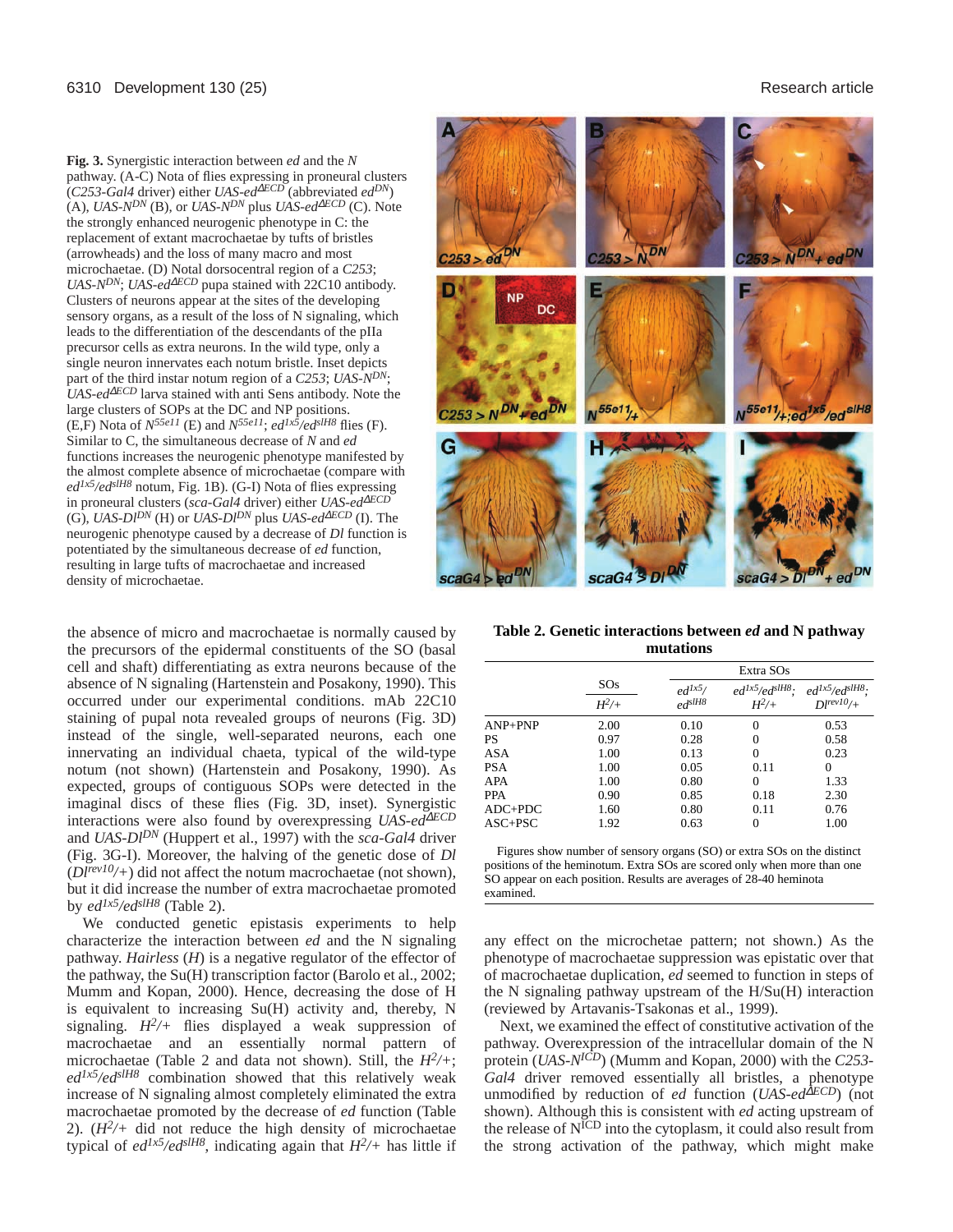

**Fig. 4.** *ed* acts in the canonic N pathway, before the cytoplasmic release of NICD. (A,B) Removal of most microchaetae by expression of *hs-Nicd* in 0-8 hours-old pupae (A) is not rescued by *UAS-ed*<sup>∆</sup>*ECD* driven by *sca-Gal4* (B). The control shown in Fig. 3G indicates that *UAS-ed*<sup>∆*ECD*</sup> driven by *sca-Gal4* was active during microchaetae determination, as it increased microchaetae density. The transformation of macrochaetae to double sockets, owing to the excess of N signaling during differentiation, is clearly visible in some cases (arrowheads). (C,D) In a similar experiment, the weak removal of microchaetae by  $h_s$ - $N^{ECN}$  (C) is not rescued by *UAS-ed*<sup> $\Delta ECD$ </sup> (D). (E,F) The low density of microchaetae typical of *Nmcd1/+* (E) is not rescued by decreasing *ed* function (F, *ed1X5/edslH8* combination). (G,H) The absence of macrochaetae characteristic of  $Ax^{M1/}$ + (G) is not rescued by *ed1X5/edslH8* (H).

ineffective the antagonizing effect of the loss-of-function of *ed*. Thus, we examined the effect of milder activations of the pathway. We resorted to transient activations and administered 1.5 hour heat shocks (37°C; 0-8 hours after puparium formation) to individuals harboring a *hs-NICD* transgene

(Lieber et al., 1993; Struhl et al., 1993). This eliminated most microchaetae (Fig. 4A), as their SOPs emerge during or just after the heat shock (Rodríguez et al., 1990; Usui and Kimura, 1993). By contrast, it did not prevent macrochaetae determination, which occurred before the heat shock treatment [Fig. 4A; note that most macrochaetae were converted to double sockets due to the excess of N signaling during differentiation (Schweisguth and Posakony, 1994)]. Under these conditions, expression of *UAS-ed*<sup>∆</sup>*ECD* (*sca-Gal4* driver) gave rise, as expected, to extra macrochaetae (extra 'double sockets'), but did not rescue the loss of microchaetae (Fig. 4B), again suggesting that *ed* functions previously to NICD release into the cytoplasm. An even milder overactivation of the N pathway was accomplished by a similar heat treatment of individuals carrying an *hs-NECN* transgene (Rebay et al., 1993). N<sup>ECN</sup> has the N<sup>ICD</sup> fragment bound to the transmembrane domain of N and this only permits a slow release of N<sup>ICD</sup>. Heattreated *hs-NECN* flies lost microchaetae on only a relatively small region of the notum (Fig. 4C). Still, expression of the *UAS-ed*<sup>∆*ECD*</sup> could not rescue this weak phenotype, although as expected it promoted the emergence of extra macrochaetae (Fig. 4D). All these data suggest that *ed* may interact with the N pathway in processes previous to the release of the NICD.

N activity also participates in a pathway independent of Su(H) which affects neural competence (reviewed by Martínez-Arias et al., 2002). Gain-of-function *N* alleles that affect this Su(H)-independent pathway prevent SOP emergence by interfering with formation of proneural clusters. We examined whether *ed* functioned in this alternative pathway. *Nmcd1* is a modification of the intracellular domain of N that decreases the number and density of microchaetae of the notum (Martínez-Arias et al., 2002; Ramain et al., 2001). *ed1x5/edslH8* was unable to rescue the loss of microchaetae (Fig. 4E,F). Consistently, *ed1x5/edslH8* did not affect the loss of macrochaetae that occurs in *AxM1/+* flies (Fig. 4G,H), another GOF mutation that affects expression of *ac/sc* in proneural clusters (Martínez-Arias et al., 2002). These results, together with the absence of effect of *ed* loss-of-function conditions on *sc* expression (Fig. 2A,B), suggests that *ed* mainly interacts with N-dependent lateral inhibition. However, we cannot rule out that *ed* may affect both lateral inhibition and neural competence, if Ed interacts with the N pathway prior to the separation of these two functions.

# **Ed colocalizes with N at the zonula adherens of wing imaginal disc cells**

Our epistatic and clonal analyses are compatible with Ed facilitating N signaling by acting at a step previous to the release of the NICD. Accordingly, we tested the possibility that Ed might physically interact with N. First, we examined the subcellular localization of both proteins in the wing imaginal disc. Using antibodies that recognize the C terminus of Ed and the zonula adherens marker Armadillo (Arm), we observed that Ed mainly, if not exclusively, accumulates at the zonula adherens where it colocalizes with Arm (Fig. 5A-C). This is in sharp contrast to the eye disc, where Ed resides throughout the cell membrane of all cells (Islam et al., 2003). Using NICDspecific antibodies, we further observed that N is mainly colocalized with Ed (Fig. 5D-F). Similar colocalization with Ed at zonula adherens can also be detected with  $N^{ECN}$ -specific antibodies, but Ed is not present in the NECN-containing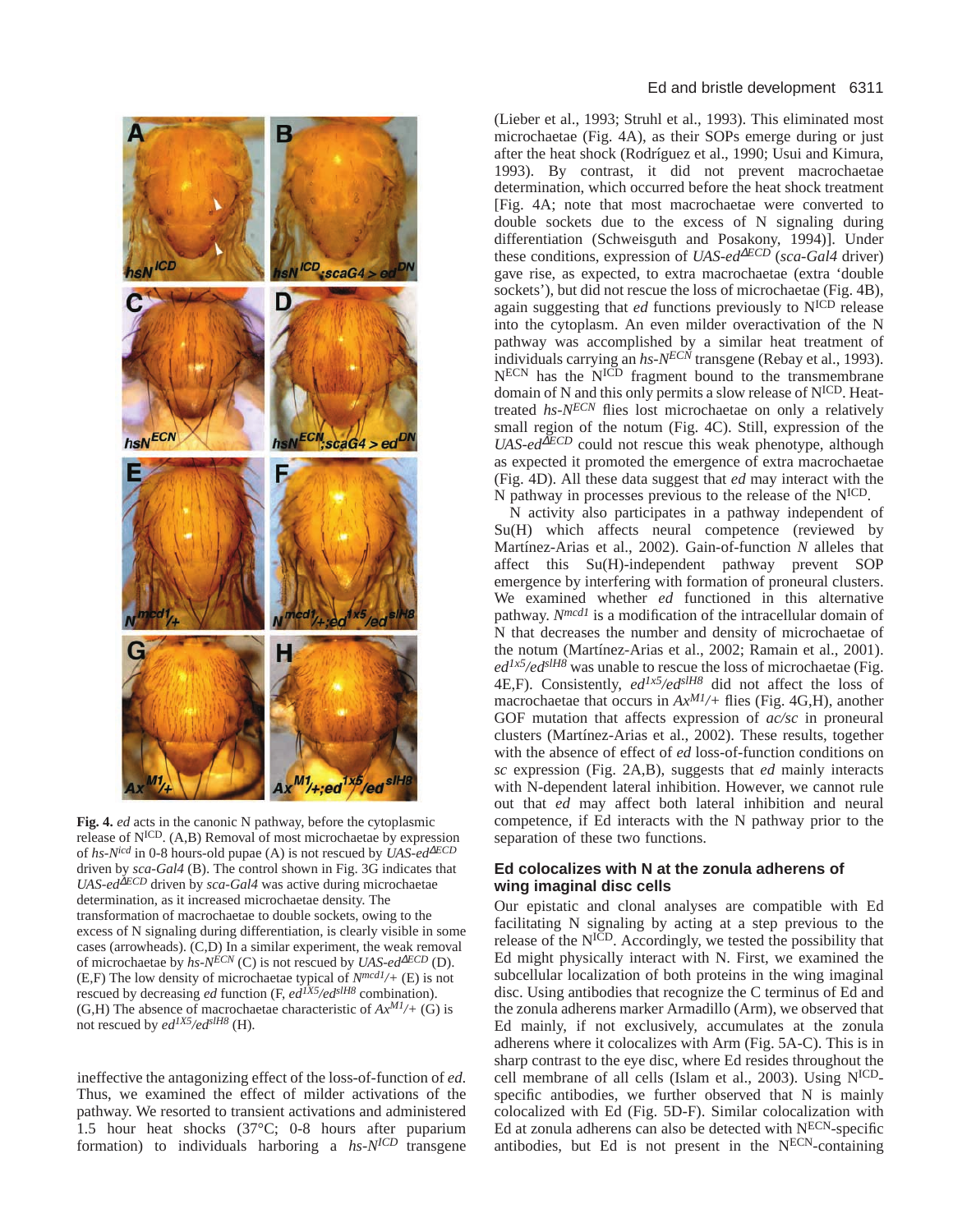#### 6312 Development 130 (25) Research article



**Fig. 5.** Ed colocalizes with N at the zonula adherens. (A-C) Third instar larval wing discs were double-labeled with anti-Ed antibodies (green) and anti-Arm antibodies (red). Both Ed and Arm are colocalized at the zonula adherens. (D-F) Wing discs were double labeled with anti-Ed antibodies (green) and anti-N<sup>ICD</sup> antibodies (red). N colocalizes with Ed to the zonula adherens. Insets in A-F show the corresponding *z* sections along the apicobasal axis of the epithelium; apical is towards the top.

internalized vesicles (data not shown) (Pavlopoulos et al., 2001).

The colocalization of Ed and N at zonula adherens and the observation that the intracellular domain of Ed is required for the dominant-negative effect prompted us to determine whether the intracellular domain of both proteins might also physically interact with each other. We performed both GST pull-down and yeast two-hybrid assays. We did not observe detectable binding between the intracellular domain of N and either the entire intracellular domain or the last 50 amino acids of Ed (data not shown). This suggests that the functional interaction between Ed and N is not mediated by a direct interaction between both proteins, although the possibility still remains that a physical interaction might occur via their extracellular domains.

# **ed produces a moderate neurogenic phenotype in the embryo**

As *ed* promotes development of extra bristles by affecting N signaling, we examined whether *ed* also affects early neural development. Removal of N signaling causes all the neuroectodermal cells to develop as neuroblasts (de la Concha et al., 1988; Lehmann et al., 1981). Eighty percent (*n*=59) of *edlF20* (null) mutant germline clone-derived embryos lacking both maternal and zygotic *ed* expression exhibited ventral holes in the cuticle (Fig. 6A,B), while the rest of embryos (20%) displayed only fusion of ventral denticle belts (data not shown). Both effects indicate a dearth of epidermal precursors. Furthermore, we detected a moderate hyperplasia of the embryonic nervous system, as revealed by the increase in the number of ELAV-positive cells in stage 14 embryos (Fig. 6C,D). Clearly, *ed* embryos exhibit a N-like phenotype, although weaker than those of mutations at the neurogenic genes (de la Concha et al., 1988; Lehmann et al., 1981).

# **Antagonistic activities between Ed and Egfr pathway**

Thus far, our results indicate that Ed cooperates with the N pathway to control the determination of notum macrochaetae. Because Egfr and N pathways act antagonistically in macrochaetae development (Culí et al., 2001), we examined



**Fig. 6.** *ed* produces a neurogenic phenotype in the *Drosophila* embryo. (A) Cuticle of a wild-type embryo showing the characteristic ventral denticle belts. (B) In *ed* germline clone embryos, lacking both maternal and zygotic *ed* expression, there is a ventral hole in the cuticle. (C) A wild-type embryo stained for the neuronal marker ELAV exhibits the condensed central nervous system. (D) An *ed* germline clone embryo displays a disorganized central nervous system with increased number of ELAV-positive cells, a phenotype typical of reduced N signaling.

the genetic interactions between *ed* and members of the Egfr signaling pathway. Overexpression of wild-type Egfr (*UAS-Egfr*) alone by *sca-Gal4*, had a very weak effect on the number of notum bristles (Fig. 7A). However, the co-expression of both *UAS-ed*<sup>∆</sup>*ECD* and *UAS-Egfr* resulted in a severe tufting phenotype (Fig. 7B). Similar results were obtained when *ed*<sup>∆</sup>*ECD* and a constitutively activated form of Raf (*UAS-rafgof*) were co-expressed (Fig. 7C,D). As expected, increased number of SOPs were observed in proneural clusters, as detected with anti-Sens antibody (not shown). The interaction between Ed and Egfr pathways was verified by observing that a decrease of Egfr activity (overexpression of a dominant-negative form of Egfr, *UAS-EgfrDN*) partially suppressed the extra bristle phenotype caused by *ed1x5/edslH8* (Fig. 7E,F and Table 1). Together, these results demonstrated an antagonism between Ed and Egfr signaling pathways in bristle development. However, considering the known antagonism between the Egfr and N pathways in macrochaetae development (Culí et al., 2001), these results opened the possibility that the Egfr pathway might mediate, at least in part, the interaction between *ed* and the N pathway. If this were the case, one would expect that modifications of the activity of the Egfr pathway would affect the activity of the N pathway. Apparently, this did not occur. The levels of *E(spl)m8* mRNA accumulation in proneural clusters were essentially unmodified by overexpressing either a constitutively activated form of Ras (*UAS-ras1V12*) (Karim and Rubin, 1998) or the Egfr-negative ligand Argos (*UAS-aos*) (Schweitzer et al., 1995). These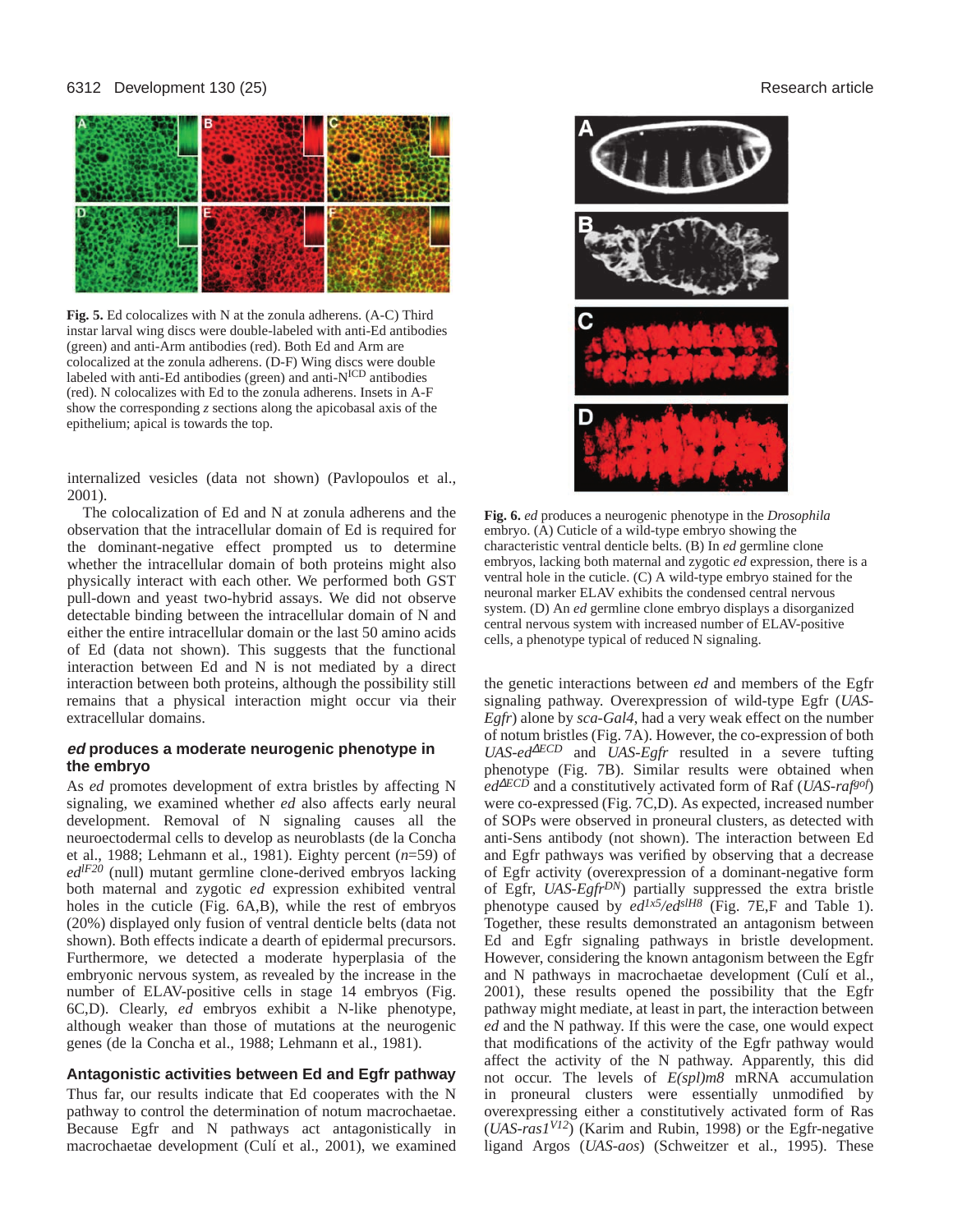conditions mimicked a strong stimulation and an inhibition of the pathway, as they respectively lead to formation of many ectopic SOPs or to the removal of most macro and microchaetae (Culí et al., 2001). We conclude that it is unlikely that the interaction of Ed and N is mediated by the Egfr pathway,

# **Discussion**

# **ed synergizes with N signaling**

The present work indicates that development of the pattern of chaetae on the notum of *Drosophila* requires the cell adhesion molecule Ed to limit the number of SOPs that arise from a proneural cluster. Our data futher suggests that *ed* helps to provide cells of proneural clusters with levels of N signaling activity sufficient for effective lateral inhibition. This suggestion is based on the following observations. The loss of *ed* permits generation of extra macrochaetae from proneural clusters and the increase of the density of microchaetae. The loss of *ed* function does not significantly modify the size of proneural clusters or the levels of Sc protein in their cells. Extra SOPs arise from proneural clusters, but not outside of them, consistent with the essentially unmodified pattern of Sc in proneural clusters. By contrast, the loss of *ed* function decreases accumulation in proneural clusters of *E(spl)-m8* mRNA, one of the downstream genes of the N signaling pathway responsible for lateral inhibition. Moreover, combinations of moderate loss-of-function conditions for *ed* and for different components of the N pathway show clear synergistic interactions manifested as strong neurogenic phenotypes, including both the appearance of tufts of bristles in positions corresponding to wild-type macrochaetae and the differentiation of the external components of the SOs as extra

| scaG4 > Egfr            | $scaG4 > Egfr + ed^{DN}$                                        | wt                  |
|-------------------------|-----------------------------------------------------------------|---------------------|
| scaG4 >                 | $scaG4 > ratgot + edDN$                                         | $C253 > ras1^{V12}$ |
| apG4>Egfr <sup>DN</sup> | ed <sup>1x5</sup> /ed <sup>sIH8</sup> , apG4>Egfr <sup>DN</sup> | $C253 > a$ os       |

neurons. However, even in mitotic recombination clones null for *ed*, lateral inhibition is not completely abolished, as shown by the failure of many proneural cluster cells to differentiate as SOPs and by the presence of epidermal cells in between the extra macro or microchaetae that arise from mutant proneural clusters. In fact, the phenotypes are very similar to those of partial reduction of N signalling observed with *Nts1* and *N* hypomorphic alleles (de Celis et al., 1991b; Heitzler and Simpson, 1991). Consistent with this positive ed-N interaction, in a screen for components downstream of *ed* signaling, we have isolated *E(spl)-m7*, which when overexpressed suppresses the rough eye phenotype caused by *GMR-Gal4* driven *UAS* $ed^{\Delta ECD}$  (J.C.H., unpublished).

The main steps of N signaling responsible for lateral inhibition during SO development can be summarized as follows (reviewed by Artavanis-Tsakonas et al., 1995; Artavanis-Tsakonas et al., 1999; Mumm and Kopan, 2000; Simpson, 1997). (1) Activation by the proneural proteins of the Dl ligand in the signal-emitting cell. (2) Interaction of activated Dl with N in the receptor cell, which culminates in the intramembrane proteolytic cleavage of the N molecule. (3) Release of the  $N<sup>ICD</sup>$ , which translocates to the nucleus and, in collaboration with Su(H) and other proteins transcriptionally activates downstream genes. Paramount among these are the bHLH repressors of the E(spl)-C, which interact with specific AS-C enhancers and prevent the proneural gene selfstimulation necessary for cells to reach the SOP state (Culí and Modolell, 1998; Giagtzoglou et al., 2003). Our genetic epistasis experiments, together with the data summarized above, suggest that *ed* may facilitate N signaling by acting previously to the translocation of the N<sup>ICD</sup> into the nucleus. Hence, Ed might facilitate steps of N signaling that occur at or near the membrane of the receptor cell, like N activation, N

proteolytic processing or its membrane release. This is consistent with the colocalization of Ed and N at the zonula adherens and with the apparent absolute requirement for this localization of the Ed intracellular domain to exert its dominant-negative effect. However, at present little can be said of the molecular mechanism underlying the Ed-N interaction. We have been unable to demonstrate, by GST pull-down and two-hybrid assays, a direct physical interaction between the

**Fig. 7.** Egfr acts antagonistically to Ed in bristle patterning, but it does not affect the levels of N signaling in proneural clusters. (A-D) Nota of flies expressing in proneural clusters (*sca-Gal4* driver) either *UAS-Egfr* (A), *UAS-Egfr* plus *UASed*<sup>∆</sup>*ECD* (B), *UAS-rafgof* (C), or *UAS-rafgof* plus *UAS-ed*<sup>∆</sup>*ECD* (D). There is a strongly enhanced tufting effect caused by co-expression in B and D. (E,F) Nota of *ap-Gal4;UAS-EgfrDN* (E) and *ed1x5/edslH8 ap-Gal4;UAS-EgfrDN* (F) flies. The ectopic bristle phenotype of *ed1x5/edslH8* mutant flies is partially suppressed by the simultaneous decrease of *Egfr* function (compare with Fig. 1B). Arrow and arrowhead in F indicates the positions where ADC and PPA bristles are respectively eliminated. (G-I) Accumulation of *E(spl)-m8* mRNA in the notum region of a wild-type disc (G) and in discs overexpressing either *UAS-ras1V12* (H) or *UAS-aos* (I) in proneural clusters (*C253-Gal4* driver). No significant differences were observed by comparing discs of similar stages from a total of 22 wild-type, 19 *UAS-ras1V12* and 16 *UAS-aos* discs examined.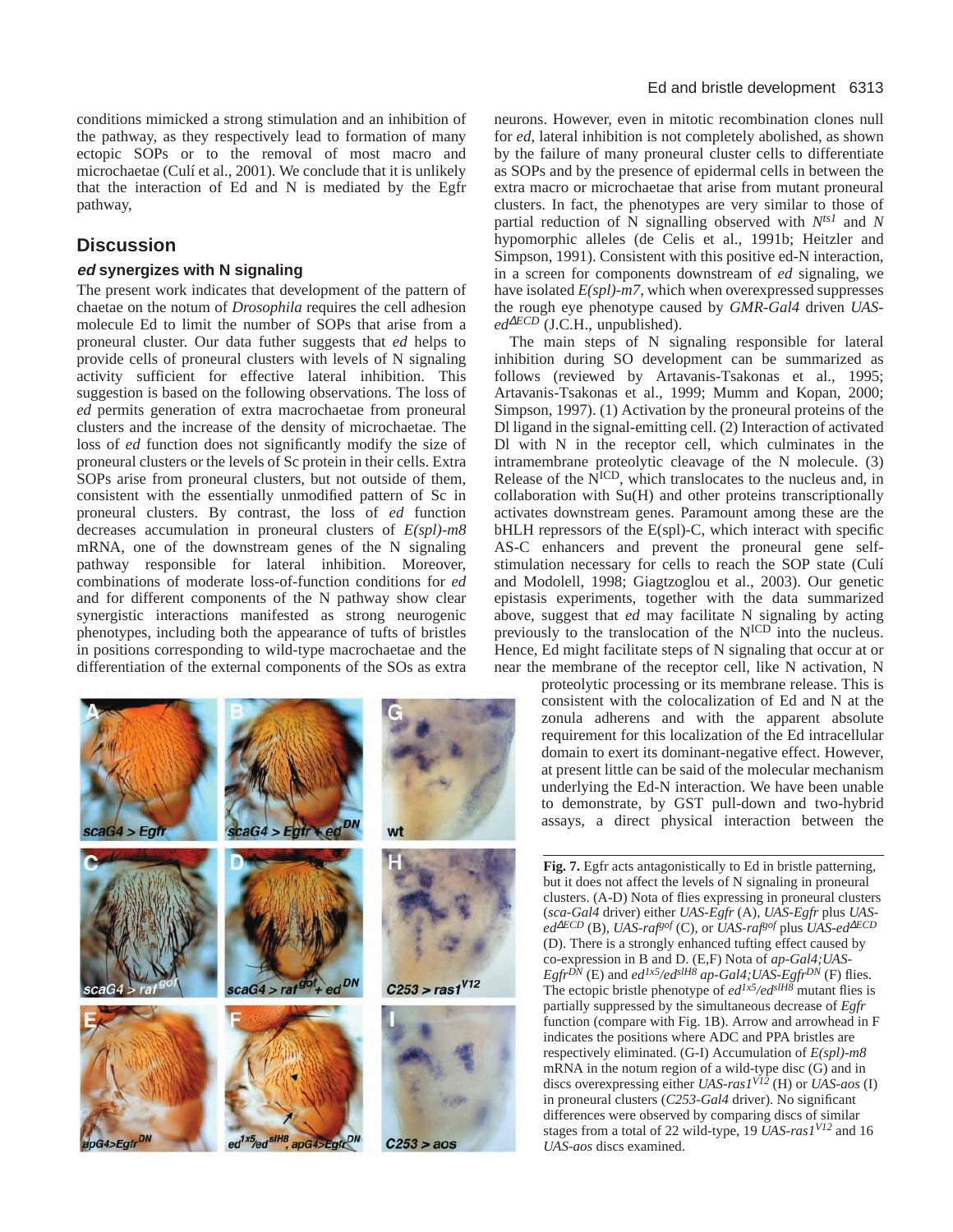intracellular domain of Ed and N (S.Y.W., unpublished). However, Ed might indirectly interact with N, probably together with other proteins or through its effects on cell adhesion, and provide an optimal environment for N activation/processing. An excess of either the Ed full-length molecule or the intracellular domain anchored to the membrane might disrupt this environment by displacing other molecules necessary for effective signaling and, therefore, exhibit dominant negative phenotypes. Hibris (Hbs), another Ig domain-containing cell-adhesion molecule, acts as a regulator of myoblast fusion and *hbs* mutant embryos show a partial block of myoblast fusion (Artero et al., 2001). Similar to Ed, overexpression in the mesoderm of either full-length Hbs or of a derivative containing the intracellular domain anchored to the membrane also exhibits *hbs* loss-of-function phenotypes.

The interaction of *ed* with the N pathway does not appear to be limited to the process of bristle development. Wing vein determination is also affected, as the combination of loss-offunction conditions for *ed* and *Dl* results in overly enlarged veins (not shown), a characteristic of reduced N signaling. The neurogenic phenotype of the CNS of *edlF20* (null) mutant germline clone-derived embryos is also consistent with reduced N function. However, clones null for *ed* did not disrupt formation of the wing margin (L.M.E., unpublished), another process dependent on N function.

# **Ed and Egfr signaling**

In the eye disc, Ed functions as a receptor and elicits an independent signaling pathway that converges into the nuclei, where it apparently acts upstream of TTK88 to antagonize the Egfr pathway. Ed can be activated either non-autonomously by its own homophilic interaction or autonomously by heterophilic trans-interaction with Nrg from neighboring cells (Bai et al., 2001; Islam et al., 2003). During R8 photoreceptor specification, *ed* also acts both autonomously and non-autonomously to antagonize Egfr function and a model of direct interactions between the Ed and Egfr molecules has been proposed (Rawlins et al., 2003; Spencer and Cagan, 2003). Other work has shown that Egfr signaling is necessary for the emergence of the SOP of the notum macrochaetae (Culí et al., 2001). This function, triggered by *ac-sc* expression in the cells of the proneural cluster, has been denominated 'lateral cooperation', as it appears to be antagonistic to the 'lateral inhibition' promoted by N signaling. In fact, the self-stimulation of proneural genes that occurs in the SOP and which is essential for neural commitment (Culí and Modolell, 1998) appears to be the target of both signals, one stimulatory (Egfr) and the other inhibitory (Dl-N). Our present finding that *ed* not only synergizes with N in lateral inhibition, but it also antagonizes Egfr in lateral cooperation opened the possibility that the effect of *ed* on either the N or the Egfr pathway might result from the action of *ed* on the reciprocal pathway. However, the available data suggests that there is an interaction during chaetae formation with the N pathway. Indeed, evidence has been provided that N signaling downregulates Egfr signaling by inhibiting *rhomboid/veinlet* mRNA accumulation in proneural clusters, a molecule that facilitates Egfr activation (Culí et al., 2001). By contrast, the activity of the N pathway, as measured by the accumulation of a major effector of lateral inhibition, the *E(spl)-m8* mRNA, seems independent of the levels of Egfr signaling (Fig. 7G-I). Moreover, loss-of-function conditions for *ed* decreased the accumulation of *E(spl)-m8* mRNA, while that of *rhomboid/ veinlet* mRNA was not detectably affected (L.M.E., unpublished). The independence of the *ed*-*N* interaction from Egfr is also supported by the neurogenic effect of the null *edlF20* allele in the embryo. We conclude that, the reduction of Ndependent lateral inhibition concomitant with the decrease of *ed* function might explain, at least in part, the interaction of *ed* with the Egfr pathway. Still, a more direct interaction between *ed* and this pathway, similar to that which occurs in photoreceptor cell determination, should also be considered.

# **ed and fred**

Recently, the presence near *ed* of the structurally related gene *fred* has been reported (Chandra et al., 2003). *ed* and *fred* have been considered paralogous genes, because they have 69% identity in their extracellular domains, although only limited similarity in their intracellular domains. Similarly to *ed*, *fred* has been proposed to act in concert with the N signaling pathway and the absence of either gene decreases cell viability. However, *ed* and *fred* do not completely replace each other, because mutations that affect only *ed* (Bai et al., 2001) (this work) or expression of RNAi constructs specific for *fred* (Chandra et al., 2003) have clear mutant phenotypes. The fact that these genes are not redundant may be related to their largely different intracellular domains (Chandra et al., 2003). The 48 amino acid C-terminal region of Ed necessary for the activity of the intracellular domain (this work) is absent from Fred.

We are grateful to S. Campuzano, J. F. de Celis, J. L. Gómez-Skarmeta, M. Hortsch, S. Sotillos and colleagues of J.M.'s laboratory for advice on the work and constructive criticism of the manuscript; to J. Culí for the imaginal discs shown in Fig. 7; to E. Caminero for excellent technical help; to H. Vaessin for the communication of unpublished results; to C.-Y. Tang (H.Y. Sun's laboratory) for microinjection; to H. Bellen, A. García-Bellido, P. Heitzler and D. St Johnston for providing reagents and stocks. Predoctoral fellowship from Comunidad Autónoma de Madrid to L.M.E. is acknowledged. Grants from National Science Council (91-2311-B-007-027), Taiwan, Republic of China to J.C.H., Dirección General de Investigación Científica y Técnica (PB98-0682, BMC2002-411) to J.M. and an institutional grant from Fundación Ramón Areces to the Centro de Biología Molecular Severo Ochoa are also acknowledged.

# **References**

- **Ahmed, A., Chandra, S., Magarinos, M. and Vaessin, H.** (2003). *echinoid* mutants exhibit neurogenic phenotypes and show synergistic interactions with the Notch signaling pathway. *Development* **130**, 6295-6304.
- **Artavanis-Tsakonas, S., Matsuno, K. and Fortini, M. E.** (1995). Notch signaling. *Science* **268**, 225-232.
- **Artavanis-Tsakonas, S., Rand, M. D. and Lake, R. J.** (1999). Notch signaling: cell fate control and signal integration in development. *Science* **284**, 770-776.
- **Artero, R. D., Castanon, I. and Baylies, M. K.** (2001). The immunoglobulinlike protein Hibris functions as a dose-dependent regulator of myoblast fusion and is differentially controlled by Ras and Notch signaling. *Development* **128**, 4251-4264.
- **Bai, J. M., Chiu, W. H., Wang, J. C., Tzeng, T. H., Perrimon, N. and Hsu, J. C.** (2001). The cell adhesion molecule Echinoid defines a new pathway that antagonizes the *Drosophila* EGF receptor signaling pathway. *Development* **128**, 591-601.
- **Bailey, A. M. and Posakony, J. W.** (1995). Suppressor of Hairless directly activates transcription of *Enhancer of split* Complex genes in response to Notch receptor activity. *Genes Dev.* **9**, 2609-2622.
- **Bang, A. G., Hartenstein, V. and Posakony, J. W.** (1991). *Hairless* is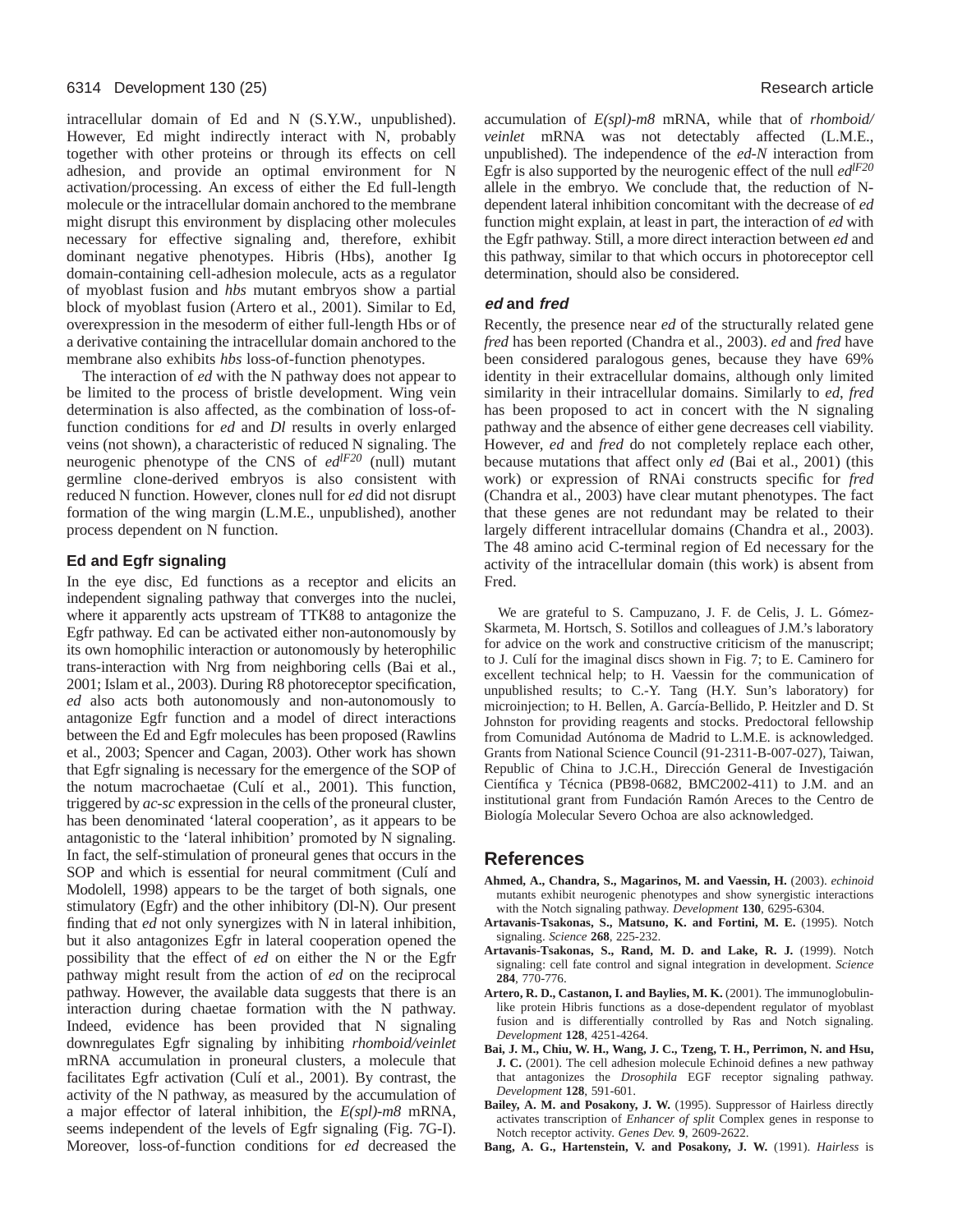required for the development of adult sensory organ precursor cells in *Drosophila*. *Development* **111**, 89-104.

- **Barolo, S., Stone, T., Bang, A. G. and Posakony, J. W.** (2002). Default repression and Notch signaling: Hairless acts as an adaptor to recruit the corepressors Groucho and dCtBP to Suppressor of Hairless. *Genes Dev.* **16**, 1964-1976.
- **Bertrand, N., Castro, D. S. and Guillemot, F.** (2002). Proneural genes and the specification of neural cell types. *Nat. Rev. Neurosci.* **3**, 517-530.
- **Brand, A. H. and Perrimon, N.** (1993). Targeted gene expression as a means of altering cell fates and generating dominant phenotypes. *Development* **118**, 401-415.
- **Brand, A. H. and Perrimon, N.** (1994). Raf acts downstream of the EGF receptor to determine dorsoventral polarity during *Drosophila* oogenesis. *Genes Dev.* **8**, 629-639.
- **Brennan, K., Tateson, R., Lewis, K. and Martínez-Arias, A.** (1997). A functional analysis of *Notch* mutations in *Drosophila*. *Genetics* **147**, 177- 188.
- **Buff, E., Carmena, A., Gisselbrecht, S., Jiménez, F. and Michelson, A. M.** (1998). Signalling by the epidermal growth factor receptor is required for the specification and diversification of embryonic muscle progenitors. *Development* **125**, 2075-2086.
- **Calleja, M., Moreno, E., Pelaz, S. and Morata, G.** (1996). Visualization of gene expression in living adult *Drosophila*. *Science* **274**, 252-255.
- **Campuzano, S. and Modolell, J.** (1992). Patterning of the *Drosophila* nervous system: the *achaete*-*scute* gene complex. *Trends Genet.* **8**, 202- 207.
- **Cavodeassi, F., Rodríguez, I. and Modolell, J.** (2002). Dpp signalling is a key effector of the wing-body wall subdivision of the *Drosophil*a mesothorax. *Development* **129**, 3815-3823.
- **Chandra, S., Ahmed, A. and Vaessin, H.** (2003). The *Drosophila* IgC2 domain protein Friend-of-Echinoid, a paralogue of Echinoid, limits the number of sensory organ precursors in the wing disc and interacts with the Notch signaling pathway. *Dev. Biol.* **256**, 302-316.
- **Chou, T.-b. and Perrimon, N.** (1996). The autosomal FLP-DFS technique for generating germline mosaics in *Drosophila melanogaster*. *Genetics* **144**, 1673-1679.
- **Chung, H. M. and Struhl, G.** (2001). Nicastrin is required for Presenilinmediated transmembrane cleavage in *Drosophila*. *Nat. Cell Biol.* **3**, 1129- 1132.
- **Cubas, P., de Celis, J. F., Campuzano, S. and Modolell, J.** (1991). Proneural clusters of *achaete-scute* expression and the generation of sensory organs in the *Drosophila* imaginal wing disc. *Genes Dev.* **5**, 996-1008.
- **Culí, J. and Modolell, J.** (1998). Proneural gene self-stimulation in neural precursors: an essential mechanism for sense organ development that is regulated by *Notch* signaling. *Genes Dev.* **12**, 2036-2047.
- **Culí, J., Martín-Blanco, E. and Modolell, J.** (2001). The EGF receptor and N signalling pathways act antagonistically in *Drosophila* mesothorax bristle patterning. *Development* **128**, 299-308.
- **de Celis, J. F. and Bray, S.** (1997). Feed-back mechanisms affecting *Notch* activation at the dorsoventral boundary in the *Drosophila* wing. *Development* **124**, 3241-3251.
- **de Celis, J. F., Marí-Beffa, M. and García-Bellido, A.** (1991a). Cellautonomous role of Notch, an epidermal growth factor homologue, in sensory organ differentiation in *Drosophila*. *Proc. Natl. Acad. Sci. USA* **88**, 632-636.
- **de Celis, J. F., Marí-Beffa, M. and García-Bellido, A.** (1991b). Function of trans-acting genes of the *achaete-scute* complex in sensory organ patterning in the mesonotum of *Drosophila*. *Roux's Arch. Dev. Biol.* **200**, 64-76.
- **de Celis, J. F., de Celis, J., Ligoxygakis, P., Preiss, A., Delidakis, C. and Bray, S.** (1996). Functional relationships between *Notch*, *Su(H)* and the bHLH genes of the *E(spl)* complex: the *E(spl)* genes mediate only a subset of *Notch* activities during imaginal development. *Development* **122**, 2719- 2728.
- **de la Concha, A., Dietrich, U., Weigel, D. and Campos-Ortega, J. A.** (1988). Functional interactions of neurogenic genes of Drosophila melanogaster. *Genetics* **118**, 499-508.
- **Díaz-Benjumea, F. J. and García-Bellido, A.** (1990). Behaviour of cells mutant for an EGF *receptor* homologue of *Drosophila* in genetic mosaics. *Proc. R. Soc. Lond.* **242**, 36-44.
- **Fryer, C. J., Lamar, E., Turbachova, I., Kintner, C. and Jones, K. A.** (2002). Mastermind mediates chromatin-specific transcription and turnover of the Notch enhancer complex. *Genes Dev.* **16**, 1397-1411.

**Gho, M., Bellaïche, Y. and Schweisguth, F.** (1999). Revisiting the *Drosophila*

microchaetae lineage: a novel intrinsically asymmetric cell division generates a glial cell. *Development* **126**, 3573-3584.

- **Giagtzoglou, N., Alifragis, P., Koumbanakis, K. A. and Delidakis, C.** (2003). Two modes of recruitment of E(spl) repressors onto target genes. *Development* **130**, 259-270.
- **Gómez-Skarmeta, J. L., Diez del Corral, R., de la Calle-Mustienes, E., Ferrés-Marcó, D. and Modolell, J.** (1996). *araucan* and *caupolican*, two members of the novel Iroquois complex, encode homeoproteins that control proneural and vein forming genes. *Cell* **85**, 95-105.
- **González-Crespo, S. and Levine, M.** (1993). Interactions between *dorsal* and helix-loop-helix proteins initiate the differentiation of the embryonic mesoderm and neuroectoderm in *Drosophila*. *Genes Dev.* **7**, 1703-1713.
- **Haenlin, M., Kramatscheck, B. and Campos-Ortega, J. A.** (1990). The pattern of transcription of the neurogenic gene *Delta* of *Drosophila melanogaster*. *Development* **110**, 905-914.
- **Hartenstein, V. and Posakony, J. W.** (1990). A dual function of the *Notch* gene in *Drosophila* sensillum development. *Dev. Biol.* **142**, 13-30.
- **Heitzler, P., Bourouis, M., Ruel, L., Carteret, C. and Simpson, P.** (1996). Genes of the *Enhancer of split* and *achaete-scute* complexes are required for a regulatory loop between *Notch* and *Delta* during lateral signalling in *Drosophila*. *Development* **122**, 161-171.
- **Heitzler, P. and Simpson, P.** (1991). The choice of cell fate in the epidermis of *Drosophila*. *Cell* **64**, 1083-1092.
- **Hinz, U., Giebel, B. and Campos-Ortega, J. A.** (1994). The basic-helix-loophelix of *Drosophila* lethal of scute protein is sufficient for proneural function and activates neurogenic genes. *Cell* **76**, 77-87.
- **Hu, Y., Ye, Y. and Fortini, M. E.** (2002). Nicastrin is required for g-Secretase cleavage of the *Drosophila* Notch receptor. *Dev. Cell* **2**, 69-78.
- **Huppert, S. S., Jacobsen, T. L. and Muskavitch, M. A. T.** (1997). Feedback regulation is central to Delta-Notch signalling required for *Drosophila* wing vein morphogenesis. *Development* **124**, 3283-3291.
- **Islam, R., Wei, S., Chiu, W., Hortsch, M. and Hsu, J.** (2003). Neuroglian activates Echinoid to antagonize the *Drosophila* EGF receptor signaling pathway. *Development* **130**, 2051-2059.
- **Jacobsen, T. L., Brennan, K., Martínez-Arias, A. and Muskavitch, M. A. T.** (1998). *Cis*-interactions between Delta and Notch modulate neurogenic signalling in *Drosophila*. *Development* **125**, 4531-4540.
- **Jan, Y. N. and Jan, L. Y.** (1994). Genetic control of cell fate specification in *Drosophila* peripheral nervous system. *Annu. Rev. Genet.* **28**, 373-393.
- **Jennings, B., de Celis, J., Delidakis, C., Preiss, A. and Bray, S.** (1995). Role of *Notch* and *achaete-scute* complex in the expression of *Enhancer of split* bHLH proteins. *Development* **121**, 3745-3752.
- **Karim, F. D. and Rubin, G. M.** (1998). Ectopic expression of activated Ras 1 induces hyperplastic growth and increased cell death in *Drosophila* imaginal tissues. *Development* **125**, 1-9.
- **Lecourtois, M. and Schweisguth, F.** (1995). The neurogenic Suppressor of Hairless DNA-binding protein mediates transcriptional activation of the *Enhancer of split* Complex genes triggered by Notch signaling. *Genes Dev.* **9**, 2598-2608.
- **Lehmann, R., Dietrich, U., Jiménez, F. and Campos-Ortega, J. A.** (1981). Mutations of early neurogenesis in *Drosophila*. *Wilhelm Roux's Arch. Dev. Biol.* **190**, 226-229.
- **Lieber, T., Kidd, S., Alcamo, E., Corbin, V. and Young, M. W.** (1993). Antineurogenic phenotypes induced by truncated Notch proteins indicate a role in signal transduction and may point to a novel function for Notch in nuclei. *Genes Dev.* **7**, 1949-1965.
- **Lieber, T., Kidd, S. and Young, M. W.** (2002). *kuzbanian*-mediated cleavage of *Drosophila* Notch. *Genes Dev.* **16**, 209-221.
- **López-Schier, H. and St Johnston, D.** (2002). *Drosophila* Nicastrin is essential for the intramembranous cleavage of Notch. *Dev. Cell* **2**, 79-89.
- **Martínez-Arias, A., Zecchini, V. and Brennan, K.** (2002). CSL-independent Notch signalling: a checkpoint in cell-fate decisions during development? *Curr. Opin. Genet. Dev.* **12**, 524-533.
- **Milán, M., Díaz-Benjumea, F. J. and Cohen, S. M.** (1998). *Beadex* encodes an LMO protein that regulates Apterous Lim-Homeodomain activity in *Drosophila* wing development: a model for LMO oncogene function. *Genes Dev.* **12**, 2912-2921.
- **Morata, G. and Ripoll, P.** (1975). Minutes: mutants of Drosophila autonomously affecting cell division rate. *Dev. Biol.* **42**, 211-221.
- **Mumm, J. S. and Kopan, R.** (2000). Notch signaling: from the outside in. *Dev. Biol.* **228**, 151-165.
- **Nolo, R., Abbott, L. A. and Bellen, H. J.** (2000). Senseless, a Zn finger transcription factor, is necessary and sufficient for sensory organ development in *Drosophila*. *Cell* **102**, 349-362.